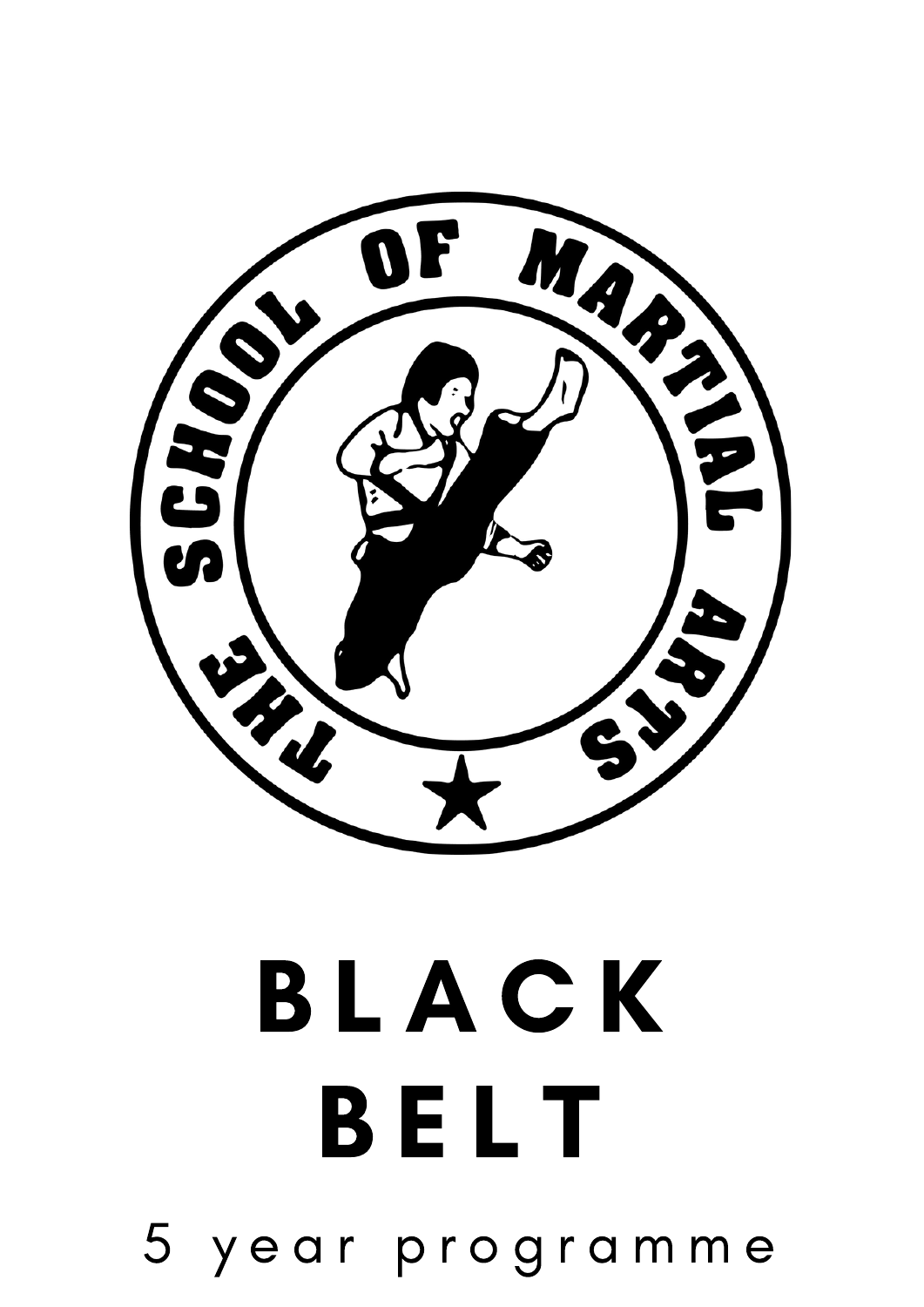## **Introduction**

The School of Martial Arts does not belong to any specific style or does not belong to any particular affiliation. Karate is a Japanese art that comprises of seventy-five percent hand techniques and twenty-five percent leg techniques. Tae kwon do is Korean art which consists of seventy-five percent leg and twenty-five percent hand movements, Judo is the art of throwing and falling, Aikido is the art of joint locking, manipulation and breaking, Kubodo is the art of weapons and so on.

What we teach in the school of martial arts is a compilation of all these techniques. We strongly believe in using both hand and legs equally. Throwing and falling, joint locking and breaking is also a very vital knowledge when it comes to defense. Kubodo is also part of the training.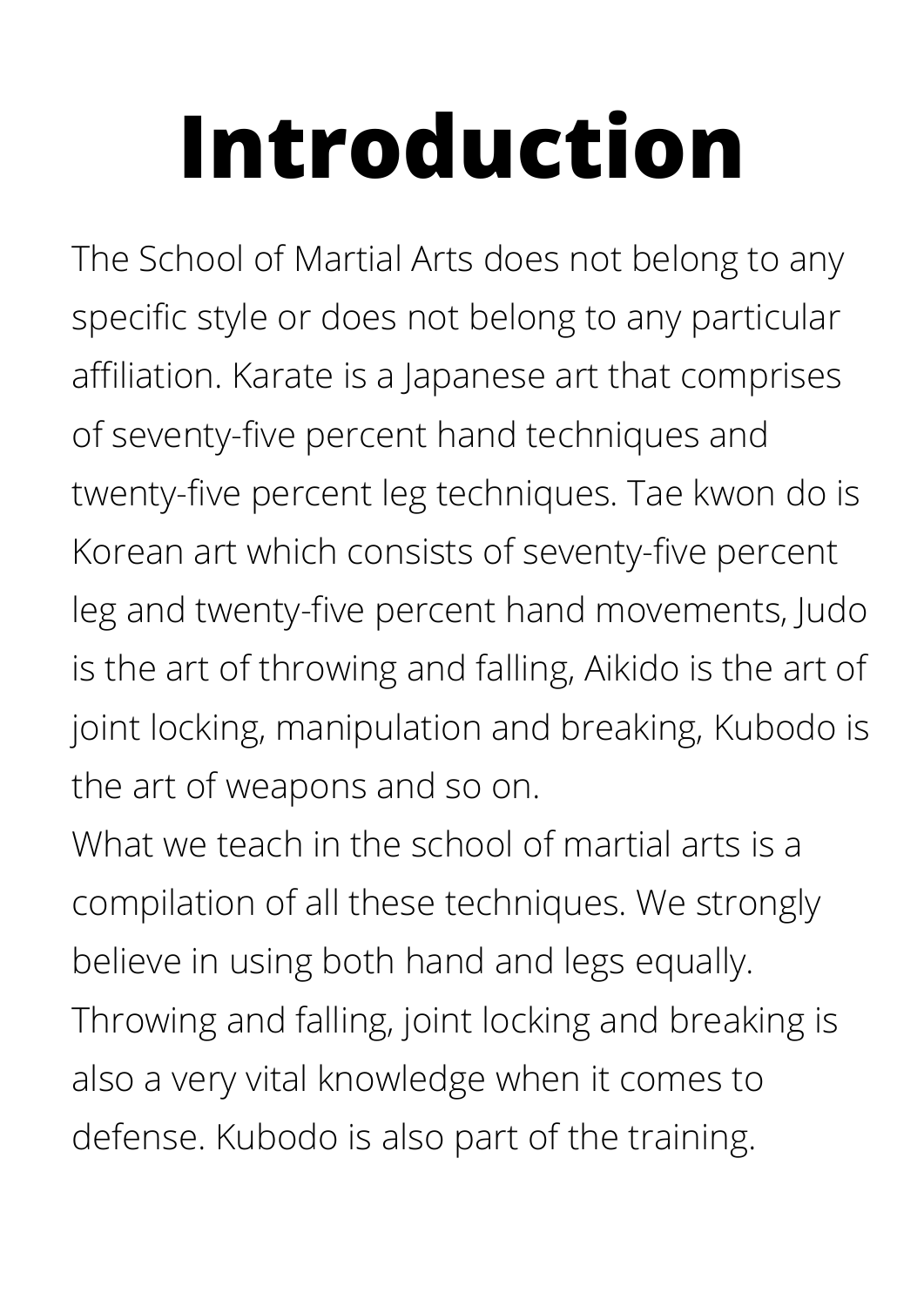# **Curriculum**

## White Belt - 4 Months

- Warm up exercises
- Flexibility exercises
- Push up palm & knuckle
- 6 varieties of punches in riding stance.
- 5 variety of kicks.
- 2 variety of knees.
- Basic street self defense.
- Adapted Akido 15 variety of arm locks.
- Combat training.

## Jr. Yellow Belt - 8 Months

- Fitness combination excercises 1
- Pokes hand movements.
- Palm heel thrust hand movements.
- Back fist hand movements.
- Elbows.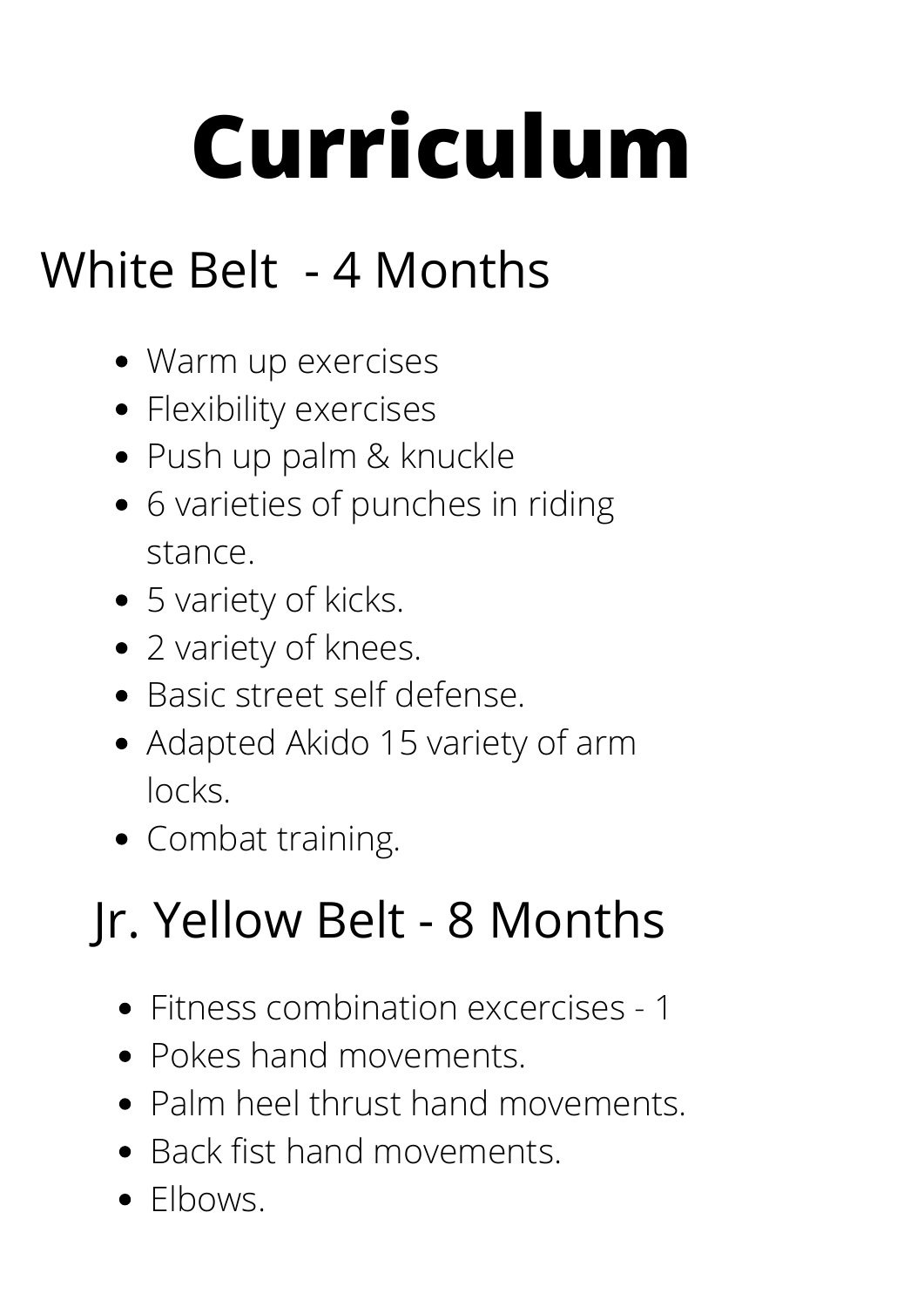- 9 variety of high straight kicks.
- Basic 6 variety of bending kicks.
- Shadow boxing for hand sparring
- Wall punches.
- Hand sparring lessons.
- Akido 5 variety of lock combinations.
- Akido 5 variety of throws.

## Sr. Yellow Belt - 6 Months

- Fitness combination excercise 2
- knife and chops.
- Block and punches.
- Rapid straight high kicks
- 6 variety of Bending kicks in Half & Full turn.
- Wall double punches.
- Free Karate full contact sparring.
- 5 variety of Akido neck locks.
- Tai Sabaki movement

#### Orange Belt - 6 Months

- Fitness combination exercise -3
- Back Fist & elbows
- Block and double punch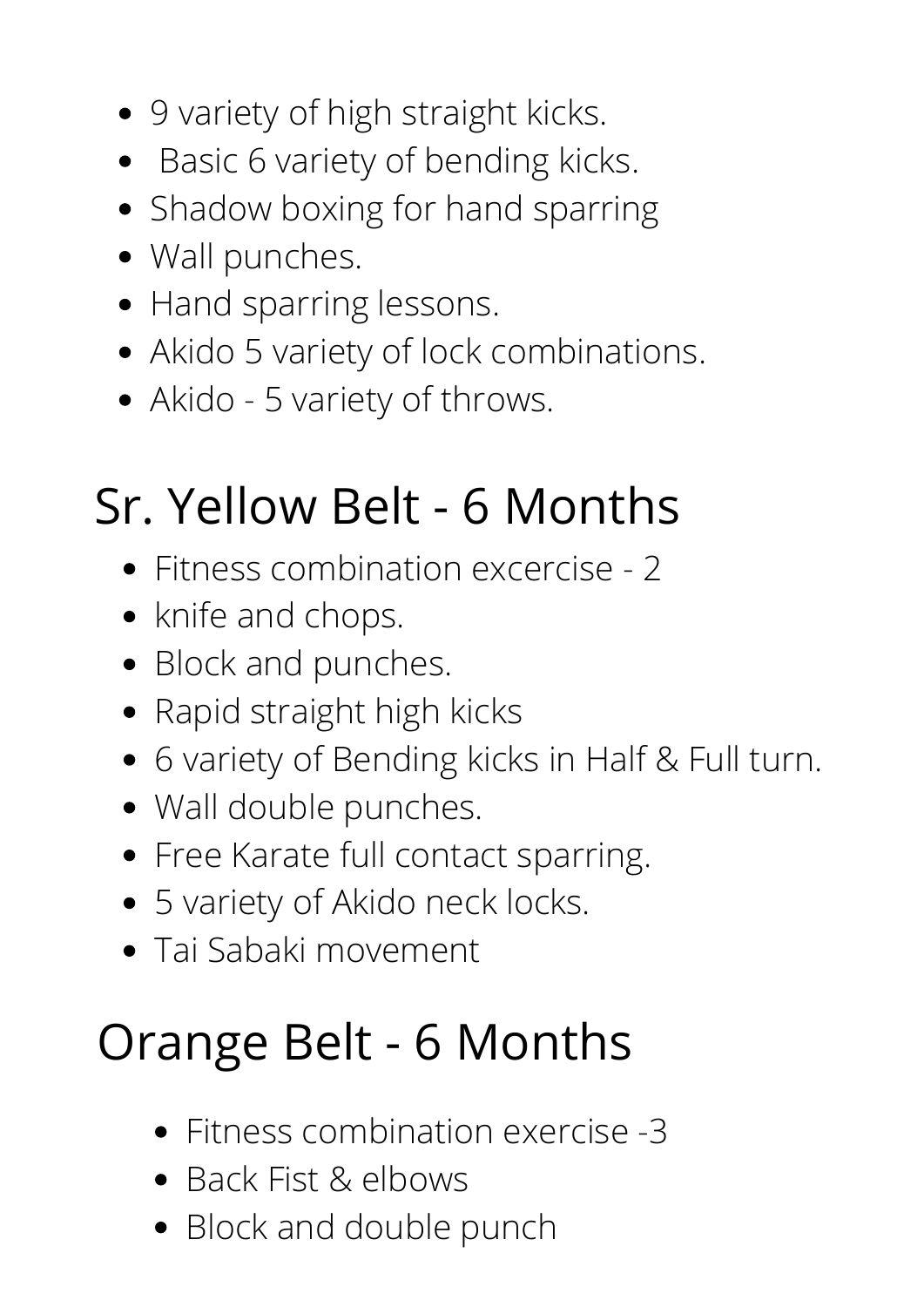- Fitness combination exercise -3
- 6 variety of Rapid Bending kicks
- Turning kicks lessons Chair workout
- Wall punches
- Free hand sparring
- Boxing lessons
- Leg sparring lessons 4 types
- BJJ forms 3 types of controls
- 5 variety of neck locks
- Sticky hand.

#### Green Belt - 6 Months

- Fitness combination exercise 1,2 & 3
- Boxing competitions
- 4 variety of turning kicks
- Stationary kicks
- Double kicks, low and high kick
- Triple kicks
- Jumping inner crescent kicks
- Four direction kicks
- Leg sparring
- Kick boxing lessons
- $\bullet$  B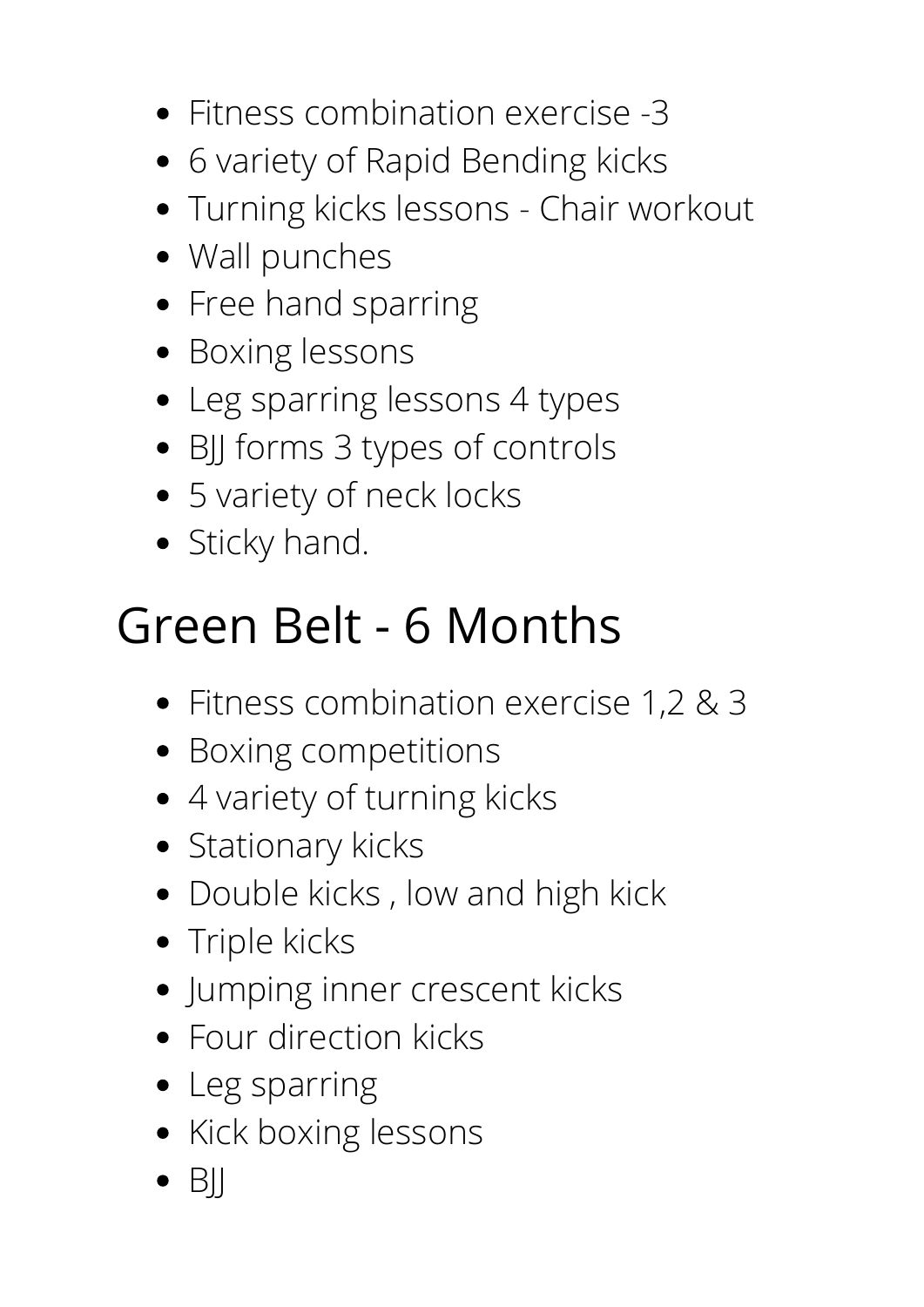## Blue Belt - 6 Months

- Master Combination of kick Boxing
- Kick boxing competitions
- Knee and Elbow fighting
- 18 variety of jumping kicks
- 9 variety of jumping turning kicks
- Boxing competitions
- Kick boxing lessons
- BJJ competitions
- Forms

#### Brown III Belt - 6 Months

- Master Combination of Muay Thai
- Kick boxing competitions
- Boxing Competitions
- BJJ Competitions
- MMA Competitions
- Boxing competitions
- Forms
- Weapon Long Stick
- Weapon Nunchakku